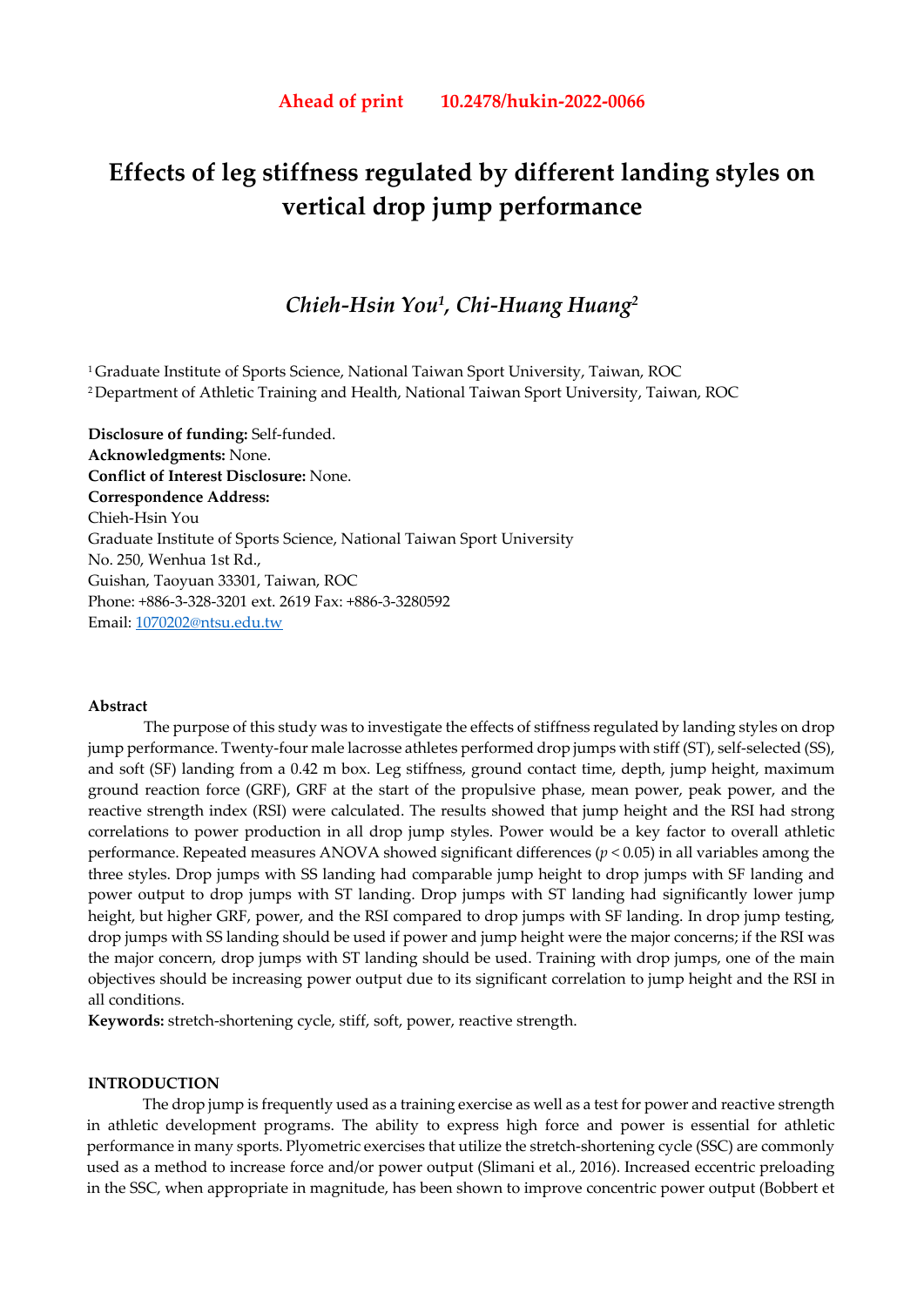al., 1987a; Gillen et al., 2019; Voigt et al., 1995; Walsh et al., 2004). Several mechanisms have been proposed to explain the role of eccentric preloading in augmenting jump performances, such as utilization of elastic energy stored in the muscle-tendon complex (Kubo et al., 2000; Voigt et al., 1995), a higher level of active state (Bobbert et al., 1996), pre-programmed activation (Hobara et al., 2007), and stretch-reflex (Komi and Gollhofer, 1997).

As a training exercise, the drop jump is aimed at improving various strength qualities and power output (Markovic and Newton, 2007; Marshall and Moran, 2013; Young et al., 1999). Several performance indices can be extracted from a drop jump test, such as jump height, force, power, the reactive strength index (RSI), etc. (Barr and Nolte, 2011; Bobbert et al., 1987b; Young et al., 1995). Therefore, the drop jump can be used to assess the ability to utilize the SSC in field sports (Barr and Nolte, 2011; Young et al., 2002).

The magnitude of preloading in a drop jump can be affected by the height of the free fall (Bobbert et al., 1987b; Gillen et al., 2019; Voigt et al., 1995; Walsh et al., 2004). In addition to drop height, the landing technique may also have its impact on the magnitude of preloading (Bobbert et al., 1987a; Marshall and Moran, 2013; Walsh et al., 2004). Stiff and soft drop landing have been defined by the angle of maximal knee flexion (Devita and Skelly, 1992). Verbal cue have also been used to alter the landing technique (Myers et al., 2011).

The variance in the technique when performing a drop jump would result in distinct mechanical characteristics. Walsh et al. (2004) reported higher ground reaction forces in stiffer drop jumps and the greatest power output occurred in moderate stiffness. Young et al. (1995) demonstrated that a softer drop jump with longer contact time would result in greater jump height. Guy-Cherry et al. (2018) compared the effects of soft, self-selected, and stiff style drop jumps and showed that the ground reaction forces (GRFs) were significantly different between styles and the soft drop jump had the smallest RSI. Since GRF, power, and the RSI had different responses on the stiffness of drop jumps, it is imperative to understand how the techniques of drop jumps affect various performance variables to choose the appropriate drop jump style in assessment or training for the intended feature. Therefore, a thorough investigation of the effect of drop jump landing styles is needed to understand its effect on athletic performance.

Since the drop jump could be used to assess and develop athletic performance with augmented eccentric preloading, understanding the effects of landing styles on drop jump performance may help practitioners select proper instructions for the intended feature in testing and training. This study measured mechanical variables including leg stiffness, contact time, depth, jump height, GRFmax, GRF at the start of the propulsive phase (GRF<sub>bottom</sub>), average propulsive power ( $P_{avg}$ ), peak propulsive power ( $P_{peak}$ ), and the RSI in drop jumps with soft (SF), self-selected (SS), and stiff (ST) landing styles. The primary purpose was to examine the correlations between contact time, depth, force, jump height, power and the RSI in each style to determine the major factor of jump performance. The secondary purpose of this study was to investigate the changes of mechanical variables with different drop jump styles. We hypothesized that when landing technique was restricted the ability to exert force and power was correlated to jump performance, while contact time to exert force only had a minor effect. In addition, we hypothesized that drop jump stiffness could be altered by different landing technique and a stiffer jump would have better reactive strength performance, while a softer jump would have better jump height.

#### **METHODS**

#### *Participants*

Twenty-four male Taiwanese national team lacrosse players (age: 20*.*1 *±* 2*.*7 years; body height: 1*.*721 *±* 0*.*049 m; body mass: 73*.*6 *±* 12*.*4 kg) were recruited for this study. All participants read and signed an informed consent form approved by the Institutional Review Board of the Fu Jen Catholic University in Taiwan. For participants who were under the age of 18, parental or guardian signed consent was obtained. *Measures* 

This research examined drop jumps with three different styles of landing, i.e., SF, SS, and ST. Soft landing was expected to be with the knee most bent and longest ground contact in the three landing styles, while ST landing with the knee least bent and shortest ground contact. The instructions for executing the three landing styles were given using verbal cues. When preforming drop jumps with ST landing participants were told to "land erect as possible" and "with little bending at the knee and the hip" and in drop jumps with SF landing they were told to "land as quietly as possible" and "use your legs as shock absorbers" as suggested by Myers et al. (2011) with regard to drop landing. Self-selected landing was the landing style that felt most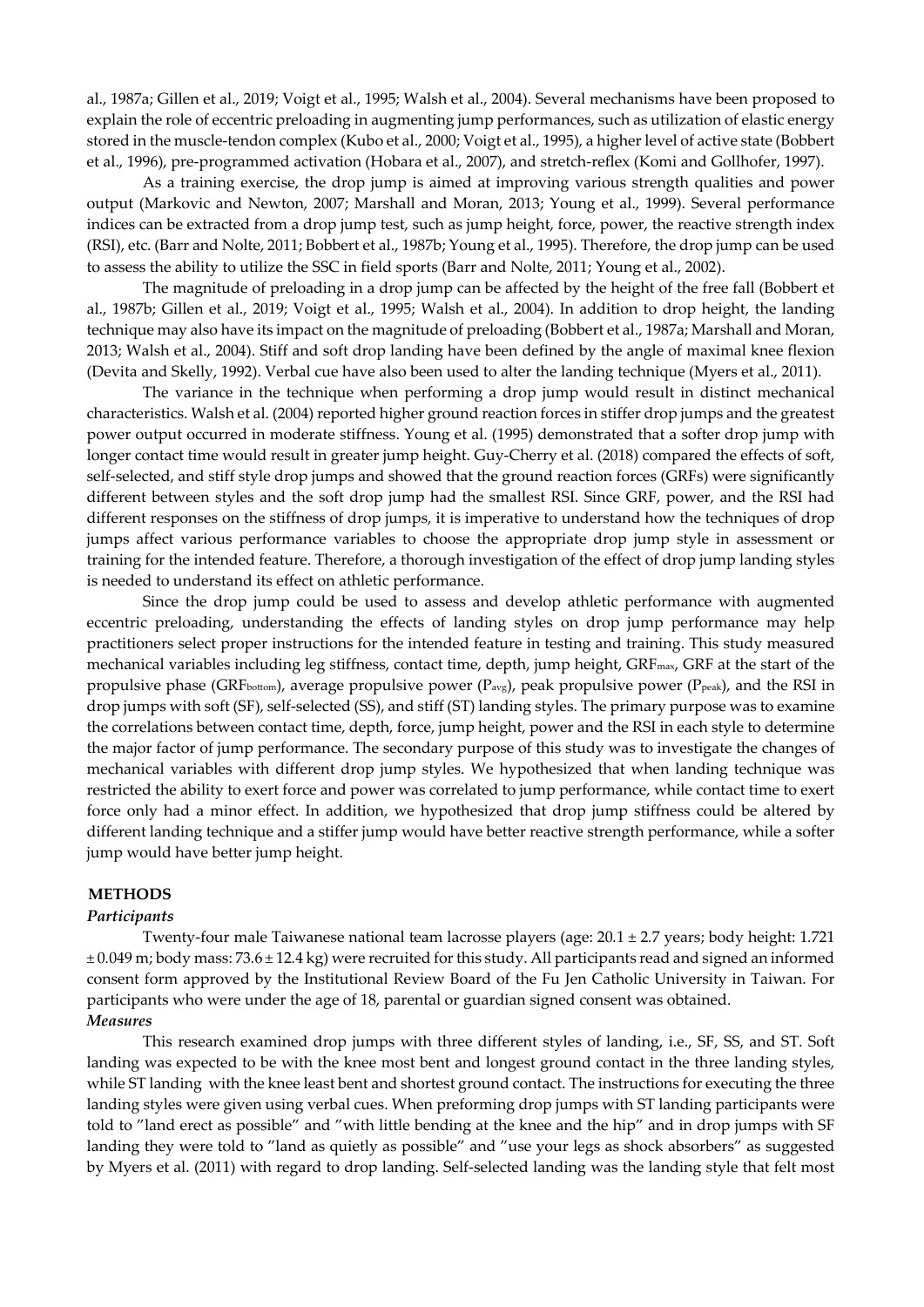natural and preferred by participants. Two single axis force plates (PS-2141, PASCO Scientific, Roseville, CA) were used to collect GRF data during drop jump landing and the body weight of each participant.

The vertical GRF was collected using PASCO Capstone software (PASCO Scientific) with a sample rate of 1 kHz. The raw data were exported and stored on a personal computer and analyzed with a custom code written in Python (version 3.7). The force signals for each force plate were summed to obtain the overall GRF acting on the body for further analysis. Body weight (BW) was collected as the average vertical forces in the first 0.3 s.

#### *Design and Procedures*

Each participant performed 5 trials of drop jumps with SF, SS and ST landing. The styles executed were arranged in randomized order. After proper warm-up procedures, participants were instructed about the techniques and given time to get familiar with the movements. Before each drop jump was executed, the participant was asked to stand still on the force plates while minimizing body motions for at least 2 s to measure body weight. Then, the participant stepped onto a bench with 0.42 m height and started from standing neutral at the edge of the bench. The participant then executed the drop jump with hands placed on the waist to exclude the effect of the arm swing. Landing was performed with each foot on a force plate followed by a jump as high as possible immediately after landing.

The ground reaction force threshold identifying landing and takeoff was set to be 50 times the standard deviation of force values from 0.05 to 0.25 s after the participant left force plates. Contact time was the duration between the first landing and takeoff. The upward direction was designated as positive in the calculation. The vertical center of mass velocity immediately before ground contact (*v*<sub>0</sub>) was calculated with the following formula:

$$
v_0 = -\sqrt{2gH}
$$

where  $H =$  drop height. Velocity ( $v$ ) at each sample point was calculated with the net impulse and BW:

$$
v = v_0 + J_{\text{net}}/(BW/g),
$$

where *J*<sub>net</sub> = net impulse. The net impulse was the GRF impulse subtracted by the BW impulse. The ground contact was divided into braking and propulsive phases with the onset of the propulsive phase being the first sample point where  $v > 0$ . With the vertical velocity at each sample point we obtained vertical displacement (*z*) using the following formula:

$$
z_i = \sum_{s=0}^i v_s \, \Delta t
$$

where ∆*t* is the time interval between sample points. Work (*W*) and power (*P*) of GRF can be calculated with the following formula:

$$
W_i = \sum_{s=0}^{i} \frac{\text{GRF}_s + \text{GRF}_{s-1}}{2} [z_s - z_{s-1}], \text{ when } s > 0,
$$

and

$$
P_i = \frac{W_i - W_{i-1}}{\Delta t}
$$

Jump height was the greatest vertical center of mass displacement from the ground. The reactive strength index was jump height divided by the ground contact time in first landing. Drop jump depth was designated as the smallest negative vertical center of mass displacement after first landing. Leg stiffness was determined by a spring-mass model (Ward et al., 2019) and was calculated using the following formula:

$$
Stiffness = \frac{GRF_{max}}{Depth}
$$

Force, impulse, power, and stiffness were normalized to body mass. *Statistical Analysis* 

Time to maximum braking GRF (GRFmax,braking) and maximum propulsive GRF (GRFmax,propulsive) were recorded and correlated to time to GRF<sub>max</sub> to determine which phase had greatest loading in drop jump landing. Jump height, depth, contact time, GRF<sub>max</sub>, GRF<sub>bottom</sub>, P<sub>avg,</sub> P<sub>peak</sub>, and the RSI were recorded for further analysis. The Pearson correlation was calculated within drop jump styles to determine the relationship between each of the variables. The mechanical variables were averaged with five trials and compared between landing styles using repeated measures one-way analysis of variance (RepANOVA). Normality of distribution of each averaged variable was tested using the Shapiro-Wilk test. Post-hoc analysis was performed using the *t*-test with Bonferroni corrections if the result of RepANOVA was statistically significant. The Alpha level was set at .05 for statistical significance. Effect size (Cohen's d) of the drop jump styles was reported and the magnitude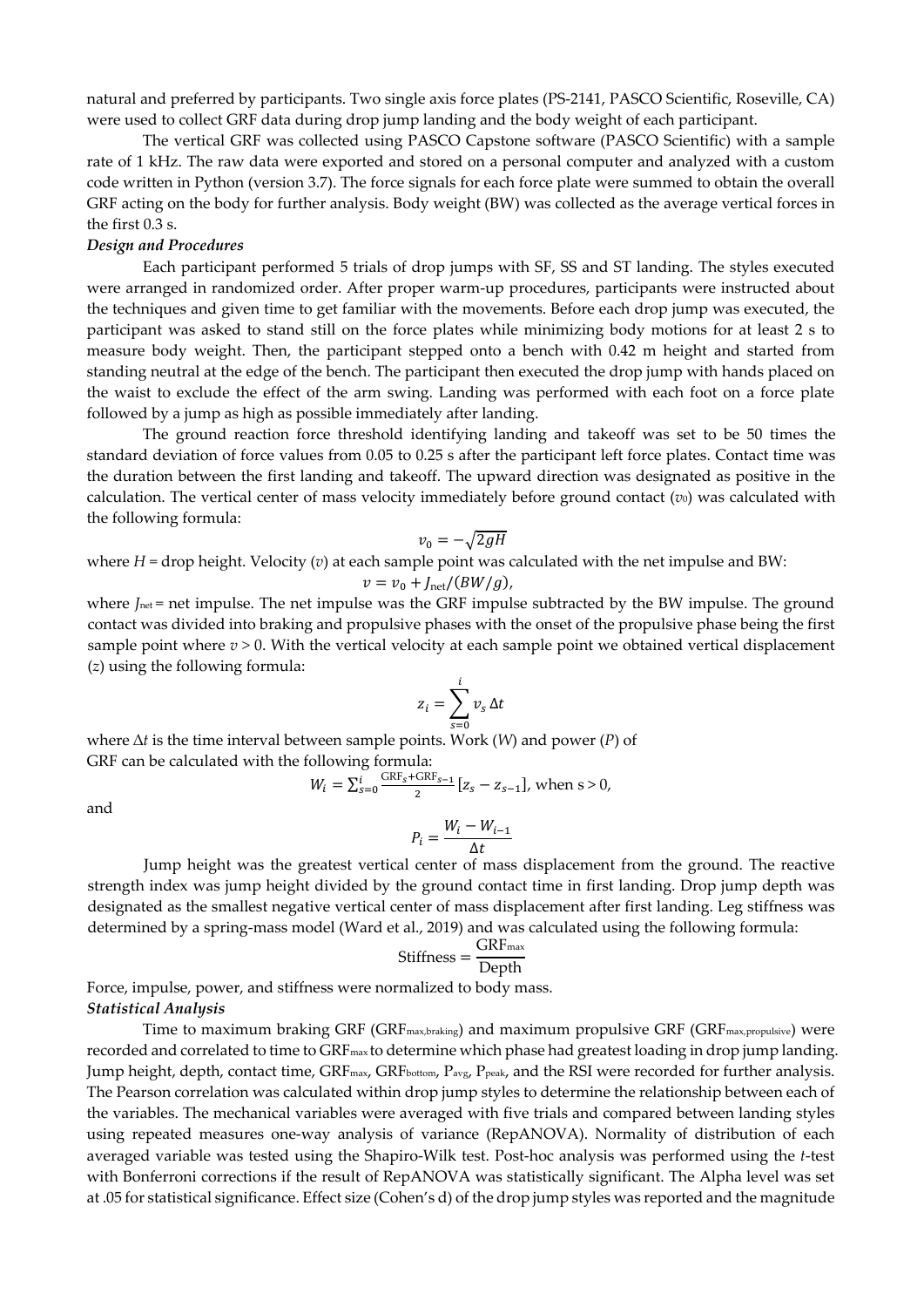was classified as: trivial  $(0.20)$ , small  $(0.20-0.50)$ , moderate  $(0.51-0.80)$  or large  $(>0.80)$ . The power of RepANOVA was .74 for a moderate effect size .25 from an a priori statistical power analysis using G\*Power (version 3.1, Heinrich-Heine-Universität Düsseldorf, Germany). The remaining statistical analyses were performed using Python (version 3.7) with *statsmodels* and *scipy* modules.

#### **RESULTS**

Figure 1 shows the means and confidence intervals of force-time and velocity-time curves. Time to GRFmax,braking was strongly correlated to time to GRFmax (*r* = .998, *p* < .01) and had a slope close to 1, while time to GRFmax,propulsive was moderately correlated to time to GRFmax (*r* = .246, *p* < .01) (Table 1).

Table 2 summarizes the correlations between variables in different conditions. Peak and average propulsive power had strong and significant correlations to jump height and the RSI (*r* = .755-.986, *p* < .001). Jump height was moderately correlated to contact time in drop jumps with SF and ST landing (*r* = .268-.345, *p*  < .01), but not in drop jumps with SS landing (*p* = .627). Among the three styles, GRFbottom was correlated to jump height only in drop jumps with SS landing ( $r = .336$ ,  $p < .01$ ). There were significant correlations between power (Pavg & Ppeak) and GRFbottom (*r* = .285-.671, *p* < .01). Correlations between contact time and the RSI were moderate to strong in ( $|r| = .366-.624$ ,  $p < .001$ ). The RSI had strong correlations to jump height and GRFbottom (*r* = .512-.735, *p* < .001).

The drop jump styles had significant effects ( $p < .05$ ) on all mechanical variables presented in Table 3. Cohen's *d* effect size of different drop jump styles on mechanical variables is shown in Figure 2. All variables shown in Table 3 were normally distributed which was checked using the Shapiro-Wilk test  $(p > .05)$ . P<sub>avg</sub> and Ppeak increased from drop jumps with SF landing to drop jumps with SS landing with no further differences in drop jumps with ST landing. For jump height, there were no differences between drop jumps with SF and SS landing and a decrease in drop jumps with ST landing. Both GRF<sub>max</sub> and GRFbottom increased systematically from drop jumps with SF landing to drop jumps with ST landing; however, the increase was not significant in GRFbottom from drop jumps with SF landing to drop jumps with SS landing. The RSI increased systematically as the drop jump style changed from SF to ST landing. Leg stiffness increased when drop jumps changed from SF to SS and then to ST landing styles. Ground contact time and depth decreased with stiffer drop jumps.

#### **DISCUSSION**

To our knowledge, this is the first study that investigates the interaction of mechanical variables in different drop jump styles and the effects of the landing style on drop jump performance. Power output depicts the ability to express force during the propulsive phase and thus, had major effects on jump height and the RSI with confined technique rather than ground contact time and depth. Therefore, drop jump height may be used to assess athletes' power performance when proper instruction is given since it is the key factor of jump height. The correlation between GRF<sub>bottom</sub> and jump height only existed in drop jumps with SS landing; it may imply that with unfamiliar landing technique the ability to utilize preloading at the very bottom for the following force production was impaired. As it was as expected, the RSI had significant correlations to jump height and ground contact time since these two variables make up the definition of the RSI. Moreover, the RSI had lowest correlation to contact time in drop jumps with ST landing and strong correlation to jump height. This result may suggest that the stiff landing drop jump reflected athletes' ability of using the SSC to convert eccentric preloading to concentric output most properly among these three styles.

In drop jumps, GRF<sub>max</sub> generally occurred in the eccentric phase (Makaruk and Sacewicz, 2011; McBride et al., 2008), which can be inferred with the coincidence between the time to GRF<sub>max,braking</sub> and GRF<sub>max</sub> and the force-time curve. Although GRF<sub>max,propulsive</sub> also showed a significant correlation with GRF<sub>max</sub>, yet the correlation was only moderate which indicated that propulsive force was dependent on GRF<sub>max</sub>, but not the maximum force exertion. Therefore, GRF<sub>max</sub> was not directly related to propulsive power output, which may explain why GRF<sub>max</sub> did not show a significant correlation to power indices as GRFbottom did. The correlations of GRF<sub>bottom</sub> to P<sub>avg</sub> and P<sub>peak</sub> may be explained by the fact that greater GRF at the start of the propulsive phase could lead to a higher overall force level and thus, higher power output. This result highlighted the importance of the strength level in optimizing power which was also stated in the work by Haff and Nimphius (2012).

The tendencies of increasing leg stiffness along with decreasing ground contact time and depth from SF to ST landing indicated the efficacy of altering landing techniques with verbal cues in this study. The main finding of RepANOVA was drop jumps with SF and SS landing had greater jump height, while drop jumps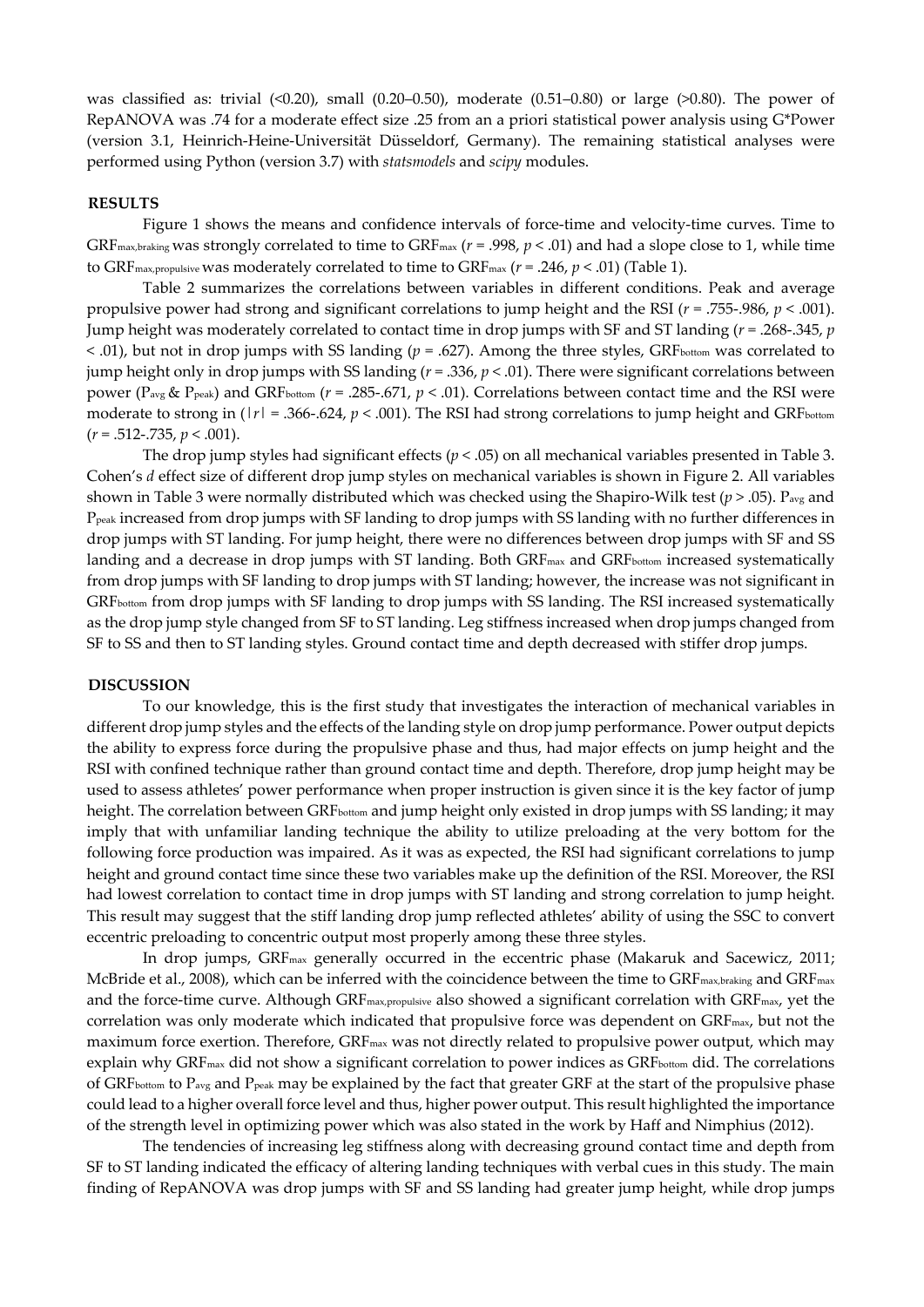with SS and ST landing had higher P<sub>peak</sub> and P<sub>avg</sub>. Although drop jumps with ST landing had greater GRF<sub>max</sub> and GRFbottom, contact time was shorter and thus, jump height determined by the ground reaction impulse had a significant drop in drop jumps with ST landing. The increase in GRF with stiffer drop jumps resulted in higher P<sub>avg</sub> and P<sub>peak</sub> in drop jumps with SS landing. However, no further increases in P<sub>avg</sub> and P<sub>peak</sub> were observed in drop jumps with ST landing. This might be due to the slower takeoff velocity in drop jumps with ST landing that prevented greater power output even with higher GRF. Thus, the resultant power was similar to that in drop jumps with SS landing. This result is similar to previous findings which showed that when drop jumps went stiffer, there would be a point beyond which there would be no concurrent increase in jump height and power output with force (Walsh et al., 2004). Although there were different trends between jump height and power, drop jumps with SS landing seemed to be the best strategy to optimize jump height and power at the same time. As previously reported, the drop jump technique that resulted in shorter contact time was accompanied with a greater RSI, but lower jump height (Struzik et al., 2016; Young et al., 1995). In this study, RSI values were significantly different in all three groups, which might indicate that by altering the drop jump technique, changes in contact time had greater effect on the RSI than changes in jump height.

Comparing results of current research to previous studies, the RSI was comparable to that reported by Guy-Cherry et al. (2018) (SF: 0.7 vs. 0.6; SS: 0.7 vs. 0.9; ST: 0.8 vs. 0.9) with similar experimental setup including drop height and technique used. Other studies (Barr and Nolte, 2011; Young et al., 2002) showed dissimilar results. Ground contact times of all three groups in this study were longer than those in the research by Walsh et al. (2004). The reasons may be a different method used, e.g. force plates vs. a contact mat, different drop height, technique instructions or differences in the strength level of participants since there were younger athletes with less experience in strength and jump training in this study.

In a drop jump test, the technique used should manifest the targeted feature. Self-selected drop jumps seem to be appropriate for testing power production since power was greatest and the influence on jump height was highest in drop jumps with SS landing. To assess reactive strength, drop jumps with ST landing are the suggested method because they exhibited best RSI values and thus, presented athletes' ability to utilize a fast SSC. Neither GRF nor power output in drop jumps with SF landing was higher than in the other two styles to elicit best performance in drop jump testing.

In training, drop jumps with SF landing could be used for novice athletes to train under lower stress, but still more strenuous than countermovement jumps due to the larger joint moment (Bobbert et al., 1987a). However, as the athlete becomes more experienced, progressing to drop jumps with SS and ST landing is required to assure enough training stimuli. Using drop jumps with SF/SS landing for jump height and drop jumps with ST landing for reactive strength in training is recommended because these styles demonstrated best performance for the task-specific attributes. Marshall and Moran (2013) reported that after an eight week training intervention with softer drop jumps, countermovement jump height was increased more than that with stiffer drop jumps. Young et al. (1999) showed that training with stiff drop jumps was effective for the RSI. Although these two studies verified the idea of training with task-specific techniques, the longest training period was 8 weeks. It should also be noted that drop jumps with ST landing showed the greatest force and power which imposed greater stress on the body. Therefore, incorporating drop jumps with ST landing in training might be required for stronger athletes to adapt to greater force and power, which correlates to jump height and the RSI in all conditions.

In this study, regression analysis showed that the ability to express power under different preloading schemes was the major factor of jump height and the RSI. Therefore, improving power output may have benefits for the overall athletic performance. Stiffness regulated by the landing technique had impacts on various performance variables. Stiffer drop jumps associated with greater preloading had higher GRF, power, and the RSI. On the other hand, softer drop jumps with lower preloading resulted in greater jump height. With the differences among drop jump styles presented in this study, in training and testing the technique of executing drop jumps should be determined based on the one that yields best targeted performance.

[Figure 2 about here]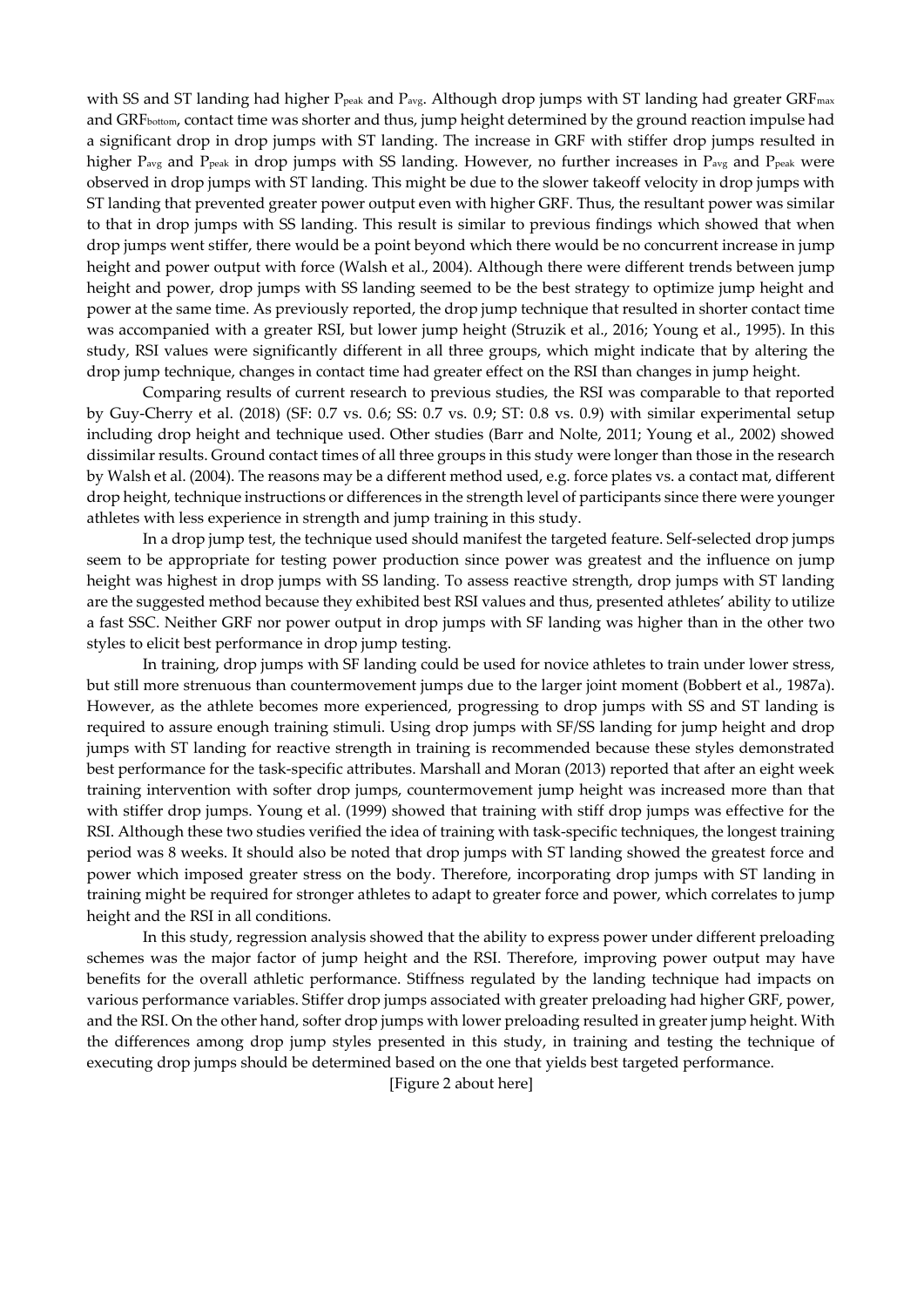#### **References**

- Barr, M. J., & Nolte, V. W. (2011). Which measure of drop jump performance best predicts sprinting speed? *The Journal of Strength and Conditioning Research*, *25*(7), 1976–1982. https://doi.org/10.1519/jsc.0b013e3181e4f7ba
- Bobbert, M. F., Gerritsen, K. G., Litjens, M. C., & Van Soest, A. J. (1996). Why is countermovement jump height greater than squat jump height? *Medicine & Science in Sports & Exercise*, *28*(11), 1402–1412. https://doi.org/10.1097/00005768-199611000-00009
- Bobbert, M. F., Huijing, P. A., & van Ingen Schenau, G. J. (1987a). Drop jumping. I. The influence of jumping technique on the biomechanics of jumping. *Medicine & Science in Sports & Exercise*, *19*(4), 332. https://doi.org/10.1249/00005768-198708000-00003
- Bobbert, M. F., Huijing, P. A., & van Ingen Schenau, G. J. (1987b). Drop jumping. II. The influence of dropping height on the biomechanics of drop jumping. *Medicine & Science in Sports & Exercise*, *19*(4), 339. https://doi.org/10.1249/00005768-198708000-00004
- Devita, P., & Skelly, W. A. (1992). Effect of landing stiffness on joint kinetics and energetics in the lower extremity. *Medicine & Science in Sports & Exercise*, *24*(1), 108–115.
- Gillen, Z. M., Jahn, L. E., Shoemaker, M. E., McKay, B. D., Mendez, A. I., Bohannon, N. A., & Cramer, J. T. (2019). Effects of eccentric preloading on concentric vertical jump performance in youth athletes. *Journal of Applied Biomechanics*, *35*(5), 327–335. https://doi.org/10.1123/jab.2018-0340
- Guy-Cherry, D., Alanazi, A., Miller, L., Staloch, D., & Ortiz-Rodriguez, A. (2018). Landing styles influences reactive strength index without increasing risk for injury. *Sports Medicine International Open*, *2*(2), E35–E40. https://doi.org/10.1055/a-0608-4280
- Haff, G. G., & Nimphius, S. (2012). Training principles for power. *Strength and Conditioning Journal*, *34*(6), 2–12. https://doi.org/10.1519/ssc.0b013e31826db467
- Hobara, H., Kanosue, K., & Suzuki, S. (2007). Changes in muscle activity with increase in leg stiffness during hopping. *Neuroscience Letters*, *418*(1), 55–59. https://doi.org/10.1016/j.neulet.2007.02.064
- Komi, P. V., & Gollhofer, A. (1997). Stretch reflexes can have an important role in force enhancement during SSC exercise. *Journal of Applied Biomechanics*, *13*(4), 451–460. https://doi.org/10.1123/jab.13.4.451
- Kubo, K., Kanehisa, H., Takeshita, D., Kawakami, Y., Fukashiro, S., & Fukunaga, T. (2000). In vivo dynamics of human medial gastrocnemius muscle-tendon complex during stretch-shortening cycle exercise. *Acta Physiologica Scandinavica*, *170*(2), 127–135. https://doi.org/10.1046/j.1365-201x.2000.00768.x
- Makaruk, H., & Sacewicz, T. (2011). The effect of drop height and body mass on drop jump intensity. *Biology of Sport*, *28*(1), 63–67. https://doi.org/10.5604/935873
- Markovic, G., & Newton, R. U. (2007). Does plyometric training improve vertical jump height? A metaanalytical review. *British Journal of Sports Medicine*, *41*(6), 349. https://doi.org/10.1136/bjsm.2007.035113
- Marshall, B. M., & Moran, K. A. (2013). Which drop jump technique is most effective at enhancing countermovement jump ability, "countermovement" drop jump or "bounce" drop jump? *Journal of Sports Sciences*, *31*(12), 1368–1374. https://doi.org/10.1080/02640414.2013.789921
- McBride, J. M., McCaulley, G. O., & Cormie, P. (2008). Influence of preactivity and eccentric muscle activity on concentric performance during vertical jumping. *Journal of Strength and Conditioning Research*, *22*(3), 750–757. https://doi.org/10.1519/jsc.0b013e31816a83ef
- Myers, C. A., Torry, M. R., Peterson, D. S., Shelburne, K. B., Giphart, J. E., Krong, J. P., Woo, S. L.-Y., & Steadman, J. R. (2011). Measurements of tibiofemoral kinematics during soft and stiff drop landings using biplane fluoroscopy. *American Journal of Sports Medicine*, *39*(8), 1714–1722. https://doi.org/10.1177/0363546511404922
- Slimani, M., Chamari, K., Miarka, B., Vecchio, F. B. D., & Chéour, F. (2016). Effects of Plyometric Training on Physical Fitness in Team Sport Athletes: A Systematic Review. *Journal of Human Kinetics*, *53*(1), 231– 247. https://doi.org/10.1515/hukin-2016-0026
- Struzik, A., Juras, G., Pietraszewski, B., & Rokita, A. (2016). Effect of drop jump technique on the reactive strength index. *Journal of Human Kinetics*, *52*(1), 157–164. https://doi.org/10.1515/hukin-2016-0003
- Voigt, M., Simonsen, E., Dyhre-Poulsen, P., & Klausen, K. (1995). Mechanical and muscular factors influencing the performance in maximal vertical jumping after different prestretch loads. *Journal of Biomechanics*, *28*(3), 293–307. https://doi.org/10.1016/0021-9290(94)00062-9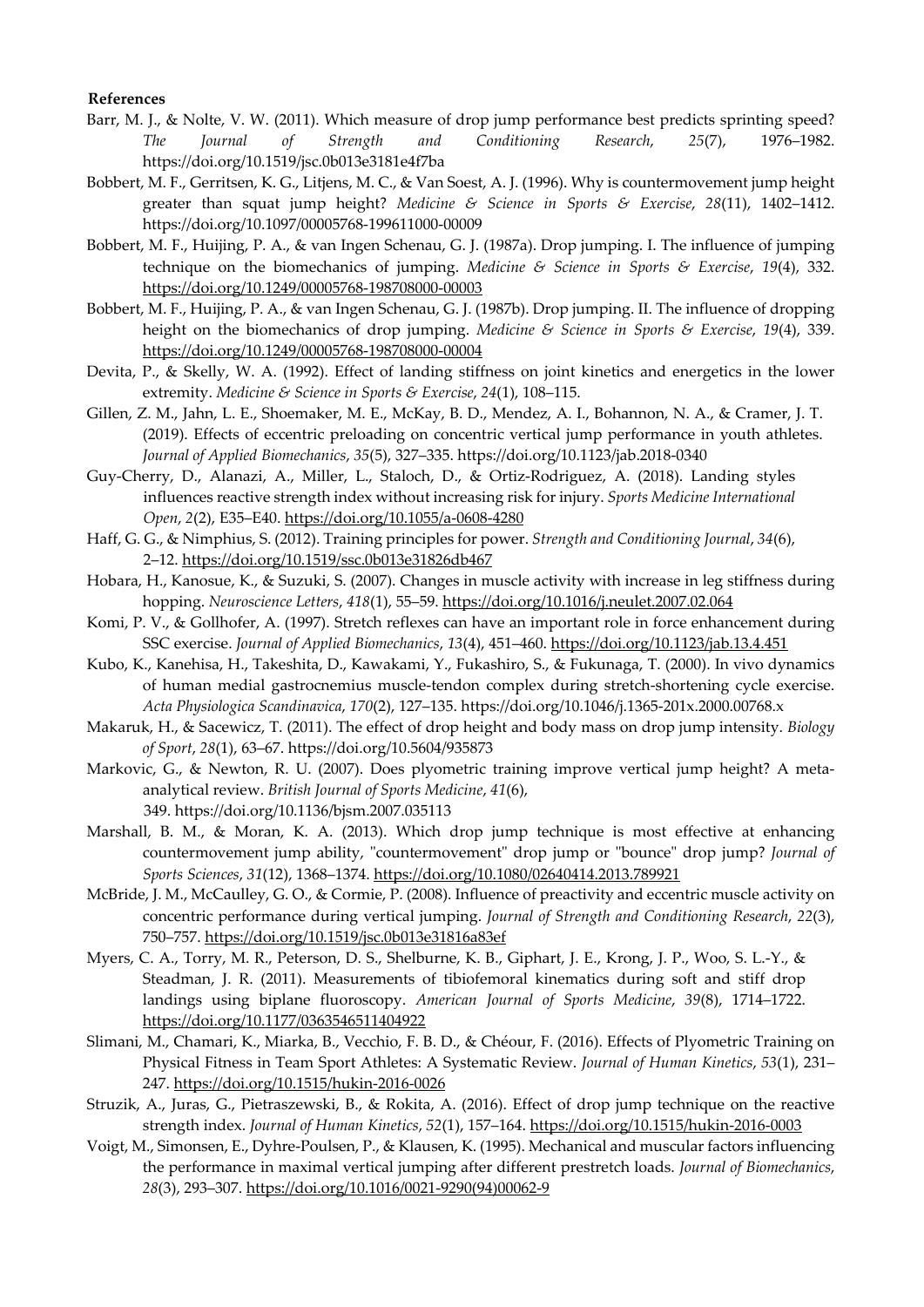- Walsh, M., Arampatzis, A., Schade, F., & Brüggemann, G.-P. (2004). The effect of drop jump starting height and contact time on power, work performed, and moment of force. *Journal of Strength and Conditioning Research*, *18*(3), 561–566. https://doi.org/10.1519/1533-4287(2004)18<561:teodjs>2.0.co;2
- Ward, R. E., Yan, A. F., Orishimo, K. F., Kremenic, I. J., Hagins, M., Liederbach, M., Hiller, C. E., & Pappas, E. (2019). Comparison of lower limb stiffness between male and female dancers and athletes during drop jump landings. *Scandinavian Journal of Medicine & Science in Sports*, *29*(1), 71–81. https://doi.org/10.1111/sms.13309
- Young, W. B., James, R., & Montgomery, I. (2002). Is muscle power related to running speed with changes of direction? *The Journal of sports medicine and physical fitness*, *42*(3), 282–288.
- Young, W. B., Pryor, J. F., & Wilson, G. J. (1995). Effect of instructions on characteristics of countermovement and drop jump performance. *Journal of Strength and Conditioning Research*, *9*(4), 232–236. https://doi.org/10.1519/1533-4287(1995)009<0232:eoioco>2.3.co;2
- Young, W. B., Wilson, G. J., & Byrne, C. (1999). A comparison of drop jump training methods: effects on leg extensor strength qualities and jumping performance. *International Journal of Sports Medicine*, *20*(5), 295–303. https://doi.org/10.1055/s-2007-971134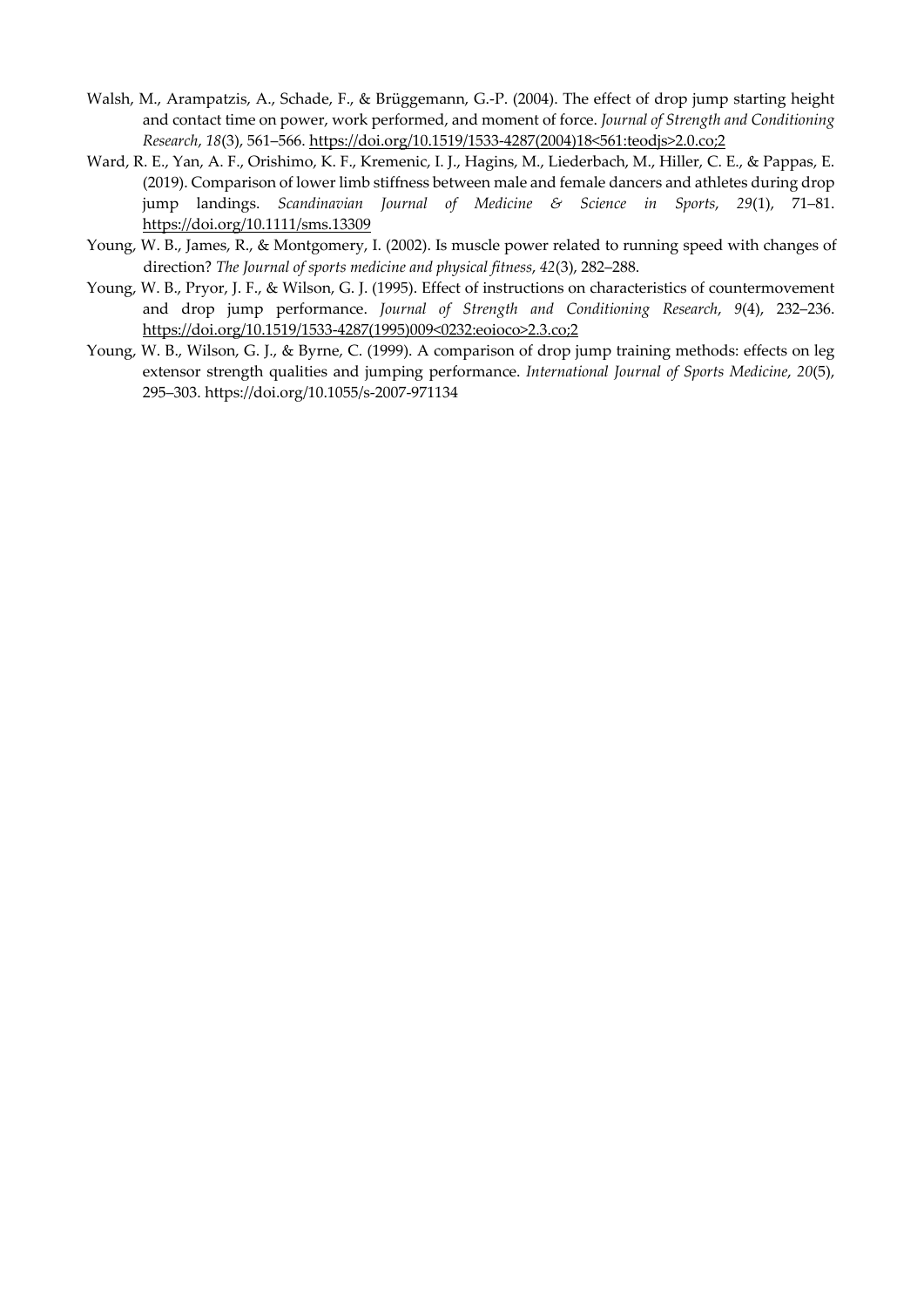*Correlations of each time variables for GRF* 

|                                        | Time to GRF <sub>max</sub> |                |  |  |  |
|----------------------------------------|----------------------------|----------------|--|--|--|
|                                        | Slope                      | $\mathbb{R}^2$ |  |  |  |
| Time to GRF <sub>max,braking</sub>     | 0.999                      | $0.996*$       |  |  |  |
| Time to GRF <sub>max, propulsive</sub> | 0.197                      | $0.061*$       |  |  |  |
| <i>Note:</i> $p < .001$ .              |                            |                |  |  |  |

**Table 2** 

| Correlations (r) between kinetic and kinematic variables |                   |                |               |               |  |
|----------------------------------------------------------|-------------------|----------------|---------------|---------------|--|
|                                                          |                   | Soft           | Self-Selected | Stiff         |  |
| Jump height                                              | Contact time      | $0.268*$       | 0.045         | $0.345^{*}$   |  |
| Jump height                                              | Depth             | $0.280*$       | 0.066         | 0.226         |  |
| Jump height                                              | $GRF_{max}$       | $-0.151$       | $-0.026$      | $-0.094$      |  |
| Jump height                                              | GRFbottom         | 0.228          | $0.336^{*}$   | $-0.156$      |  |
| Jump height                                              | $P_{avg}$         | $0.755^{*}$    | $0.814^{*}$   | $0.783^{*}$   |  |
| Jump height                                              | $P_{\text{peak}}$ | $0.845^{*}$    | $0.795^{*}$   | $0.790^{*}$ + |  |
| $P_{avg}$                                                | $GRF_{max}$       | 0.058          | $0.275*$      | 0.179         |  |
| $P_{avg}$                                                | <b>GRF</b> bottom | $0.637^{*}$    | $0.671^{*}$   | $0.459^{*}$   |  |
| $P_{\text{peak}}$                                        | $GRF_{max}$       | 0.044          | $0.247*$      | 0.141         |  |
| $P_{\rm peak}$                                           | GRFbottom         | $0.285*$       | $0.474^{*}$   | $0.431^{*}$   |  |
| <b>RSI</b>                                               | Jump height       | $0.683^{*}$    | $0.735^{*}$   | $0.730^{*}$   |  |
| <b>RSI</b>                                               | Contact time      | $-0.502^{*}$   | $-0.624^{*}$  | $-0.366^{*}$  |  |
| <b>RSI</b>                                               | $P_{avg}$         | $0.971^{*}$    | $0.975^{*}$   | $0.986^{*}$   |  |
| <b>RSI</b>                                               | $P_{\rm peak}$    | $0.885^{*,+}$  | $0.943^{*}$   | $0.964^{*}$   |  |
| <b>RSI</b>                                               | $GRF_{max}$       | 0.142          | $0.386^{*}$   | $0.278*$      |  |
| <b>RSI</b>                                               | GRFbottom         | $0.592^{*}$ .+ | $0.639^{*}$   | $0.512^{*}$   |  |

*Note: \* p < .01 †p < .001*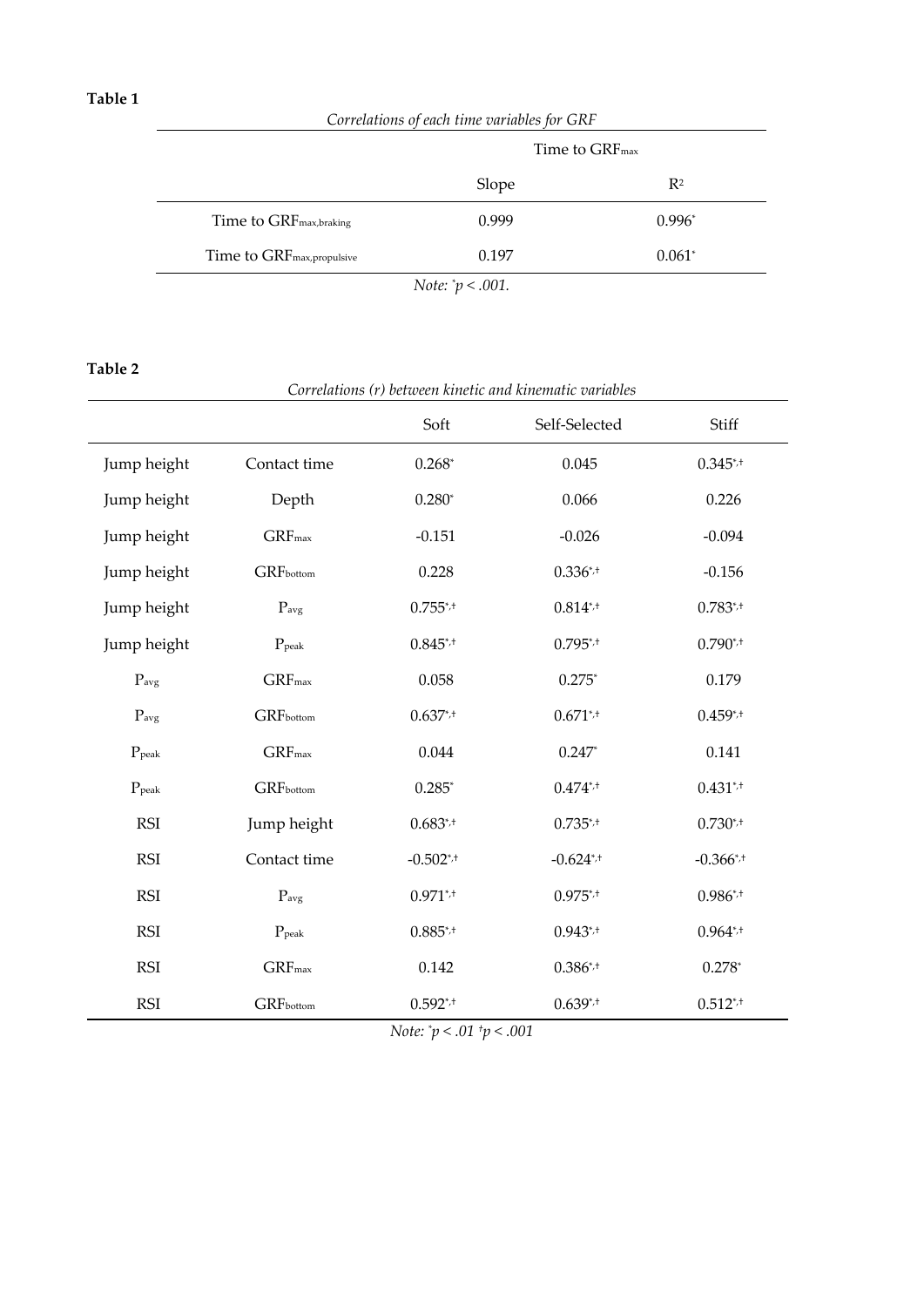|                                                             | Mechanical variables of each landing style of drop jumps |                   |                       |  |  |
|-------------------------------------------------------------|----------------------------------------------------------|-------------------|-----------------------|--|--|
|                                                             | Soft                                                     | Self-Selected     | Stiff                 |  |  |
| Stiffness, N/m <sup>*</sup>                                 | 82.36 (25.31)                                            | 107.71(39.85)     | $243.28^{+4}$ (55.33) |  |  |
| Contact time, s <sup>*</sup>                                | 0.52(0.1)                                                | 0.45(0.08)        | $0.29^{+,} (0.05)$    |  |  |
| Depth, m <sup>*</sup>                                       | 0.43(0.09)                                               | 0.37(0.08)        | $0.23^{+,} (0.04)$    |  |  |
| Jump height, m <sup>*</sup>                                 | 0.3(0.06)                                                | 0.31(0.07)        | $0.23^{+1}(0.06)$     |  |  |
| $GRF$ <sub>max</sub> , $N$ ·kg <sup>-1*</sup>               | 33.13 (4.81)                                             | $36.26^{+}(5.26)$ | $52.55^{+,} (6.38)$   |  |  |
| GRFbottom, N·kg-1*                                          | 26.22(3.16)                                              | 28.11 (4.12)      | $37.61^{+,} (7.74)$   |  |  |
| $P_{avg}$ , $N·m·s-1·kg-1*$                                 | 26.58 (3.87)                                             | 29.05(4.58)       | $30.28^{+}(5.04)$     |  |  |
| $P_{\text{peak}}$ , $N \cdot m \cdot s^{-1} \cdot kg^{-1*}$ | 47.59 (5.82)                                             | 50.17(6.55)       | 51.07(7.97)           |  |  |
| RSI, $m·s-1*$                                               | 0.59(0.14)                                               | 0.71(0.19)        | $0.83^{+,}{}(0.2)$    |  |  |

**Table 3** 

*Note: \* Significantly different by RepANOVAs. †Significantly different to SF after post-hoc analysis. ‡Significantly different to SS after post-hoc analysis.* 



Figure 1 Ensemble data of each drop jump style. Shaded areas show 95% confidence intervals.